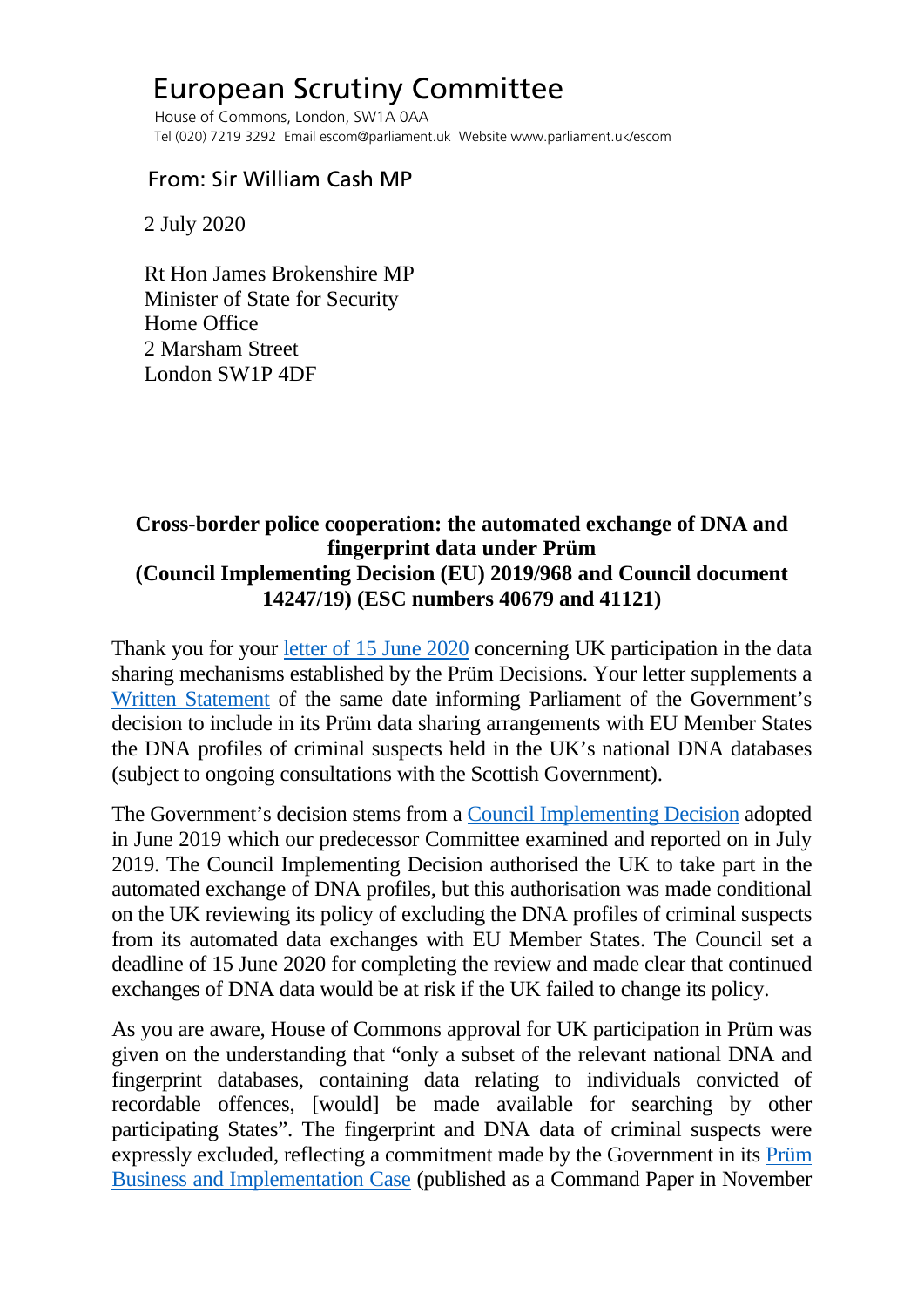2015) to specify in legislation that "when other Member States conduct searches through Prüm against the UK's DNA and fingerprint databases, those searches will not be run across the DNA or fingerprints of those who have not been convicted".[1](#page-1-0)

A change in the Government's policy on access to the DNA profiles and fingerprints of criminal suspects therefore merits particularly close scrutiny by Parliament, given that it alters the very basis on which Parliament agreed to UK participation in Prüm data exchanges in December 2015. That is why our predecessor Committee asked the Government, in July 2019, to provide further information on the process and timescale for conducting the review required by the Council Implementing Decision and how the Government intended to inform and consult with Parliament during the review. [2](#page-1-1) In your letter, you "note the summary comments contained in [the European Scrutiny] Committee's Report shared with the Home Office on 17 July 2019" but you do not respond to any of the concerns raised in the Report's conclusions. In fairness, this is a discourtesy which we attribute to your predecessors, whose engagement with this Committee has been poor, not to you. **We nonetheless ask you, as the responsible Minister, to explain why we have not had a response and what efforts the Government made to inform and consult with Parliament during the review process.**

A [second \(draft\) Council Implementing Decision](http://europeanmemoranda.cabinetoffice.gov.uk/files/2020/03/CONS_CONS201914247_EN.pdf) which would authorise the UK to take part in the automated exchange of fingerprint data was deposited for scrutiny in March 2020, following its publication by the Council in December 2019. It includes the same review clause as the earlier Council Implementing Decision, this time on the inclusion of the fingerprints of criminal suspects in the UK's automated data exchanges. In your Explanatory Memorandum dated 26 June, you tell us that the Government notified the EU institutions on 15 June 2020 that "suspects' profiles will be included in all automated biometric data exchanges within the shareable Prüm dataset, *including fingerprints once sharing begins*" (our emphasis). In our view, this was not made clear in your Written Statement of 15 June 2020 or in your letter of the same date to this Committee. Our understanding was that the review specifically concerned DNA profiles.

#### **We ask you to:**

 **explain the reasons for the delay in depositing the document for scrutiny (it was published on 5 December 2019) and in submitting an Explanatory Memorandum more than three months after it was due;** 

<span id="page-1-1"></span><span id="page-1-0"></span>See p.79 of Command Paper 9149.<br>See the European Scrutiny Committee's Seventy-second Report HC 301-lxx (2017-19)[, chapter 3](https://publications.parliament.uk/pa/cm201719/cmselect/cmeuleg/301-lxx/30106.htm) (17) July 2019).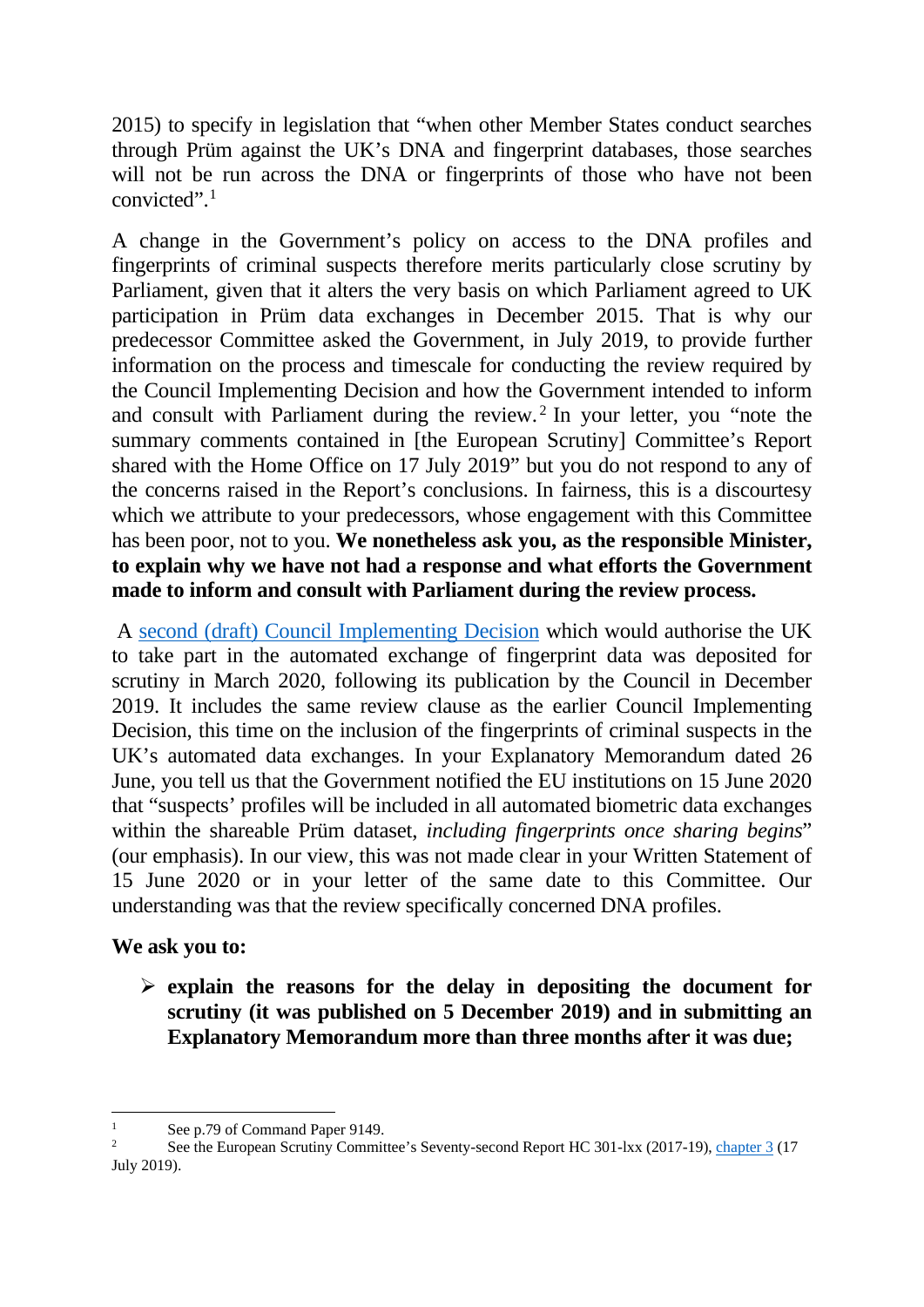- **confirm that the notification given to the EU institutions on 15 June 2020 concerning the exchange of suspects' data covers DNA** *and* **fingerprints and, if so, why this was not made explicit in your Written Statement to Parliament of the same date;**
- **explain why you notified us of the Government's policy review** *after* **it had concluded, rather than seeking to engage with Parliament earlier in the process, given that Parliament's endorsement of UK participation in Prüm in December 2015 was expressly based on the exclusion of criminal suspects' DNA and fingerprint data from automated Prüm searches; and**
- **clarify the implications (legal and political) of the European Parliament's decision to reject the Council Implementing Decision on the exchange of fingerprint data and the effect it may have on automated exchanges of fingerprint data between the EU and the EU during transition**;

You acknowledge in your letter that the Government's policy to date of excluding the DNA profiles and fingerprint data of criminal suspects "puts us out of step with EU Member States". **Do you consider that UK implementation, following your policy review, is now fully in conformity with the Prüm Decisions?**

Turning to the future, we note that the EU and the UK have both put forward proposals to maintain the Prüm data sharing arrangements after transition. Both sets of proposals differ (though in different ways) from the existing precedents established in agreements with Iceland, Norway, Switzerland and Liechtenstein, as we set out in our XX Report. **We ask you to explain why the Government has decided to depart from these precedents, particularly the provisions which seek to ensure consistent application and interpretation of the rules governing Prüm exchanges.** 

For the Prüm data sharing arrangements to operate effectively after transition, we assume that the conditions governing access to data would have to remain broadly the same in the UK and in the EU to ensure that these reciprocal exchanges yield equivalent benefits for law enforcement and equivalent protections for those whose data is being shared. The existing third country precedents include specific mechanisms to adapt to changes made by the EU to the Prüm Decisions themselves and to ensure a uniform application and interpretation of the rules in the EU and in participating third countries. These mechanisms are not replicated in the UK's draft legal text. The text does, however, include a provision giving an EU/UK Joint Committee the power to agree, by mutual consent, amendments to the agreement "in light of changes to the legislation of the United Kingdom, the Union or the Member States". Amendments agreed to by the Joint Committee would "be confirmed by and enter into force upon the exchange of diplomatic